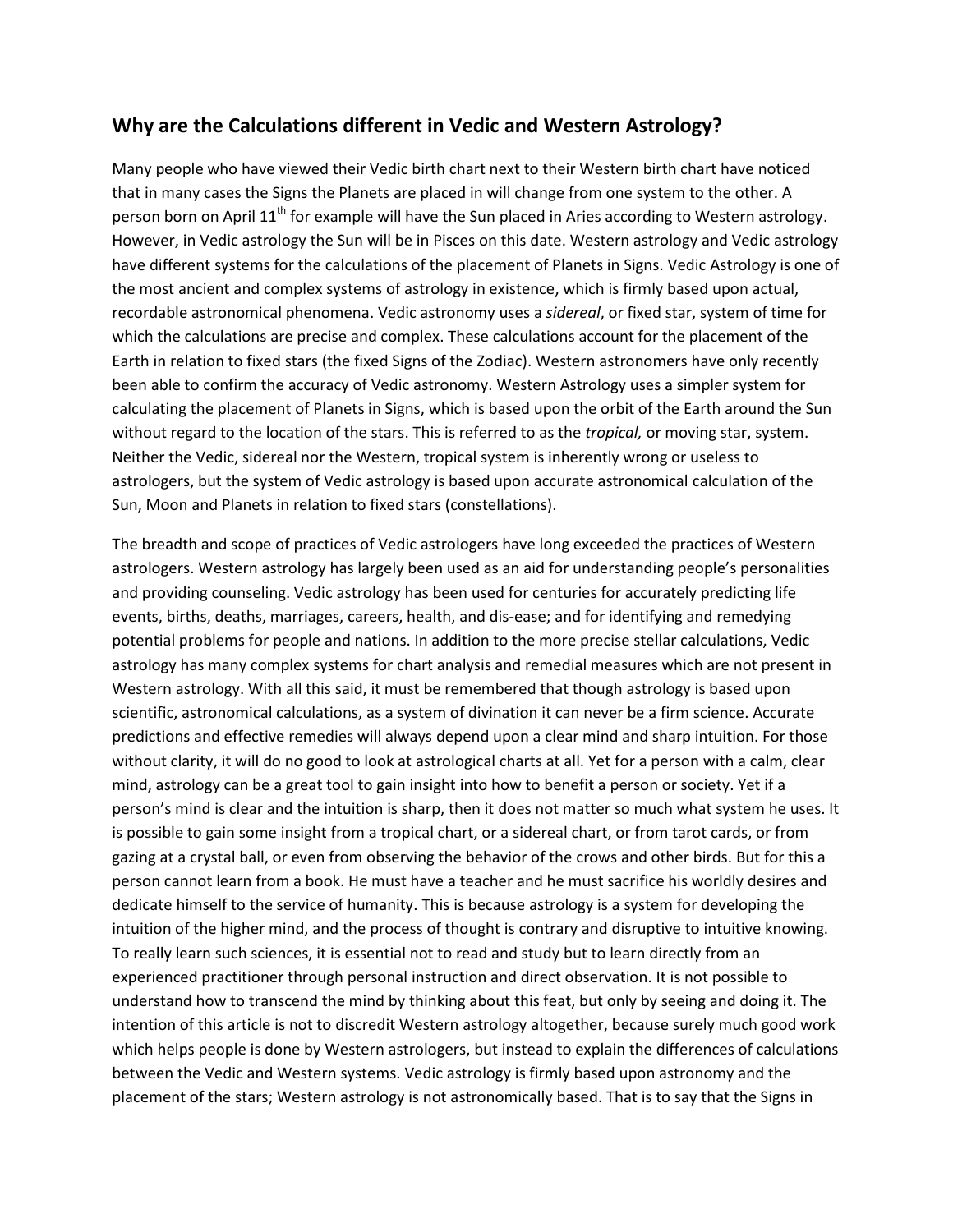Vedic astrology correspond to astronomical stars but in Western astrology they do not correspond to any actual astronomical bodies. The Western system is based upon simpler astronomical calculations which were available at the time Western astrology was developed. These calculations deal with the placement of the Earth in relation to the Sun and planets, but not the stars.

## **Tropical (Western) Astrology**

The word *tropical* has its root in the Greek word *tropikos* which means a "turn" or "revolution" (and this may also refer to the solstice which marks one revolution of the Earth around the Sun). This is a solar system of time measurement which does not have to do with the Earth's movement in relation to the constellations, but only the Earth's progress around the Sun. Once the Earth has progressed one time around the Sun, which is marked by the solstice, a tropical year is said to have elapsed. Vedic astrologers also use the tropical system as a basis for their sidereal calculations. The ancient Vedic texts like Surya Siddhanta provide several methods for calculating the tropical year.

## **The Tropical Year**

The first thing we must understand is that the tropical year is not the same as the Gregorian year (or calendar year). The calendar year of 365 days and an extra "leap year" day every 4 years, is based upon the tropical year, but it is not precise. The tropical year is measured by the advent of the solstices (or in modern scientific terms, by the return of the celestial equator of the Earth to the Sun's ecliptic). The amount of time which it takes for the Earth to complete one tropical revolution around the Sun is about 365 days, 5 hours, and 49 minutes. The civil calendar of 365 days and leap-years has been created based upon this calculation. A day is made up of 24 hours, from one dawn to the next, because it takes 24 hours for the Earth to rotate on its axis. The calendar year we use aims to correlate the system of time of 24-hour days with the tropical year.





Earth Rotating on its Axis Tropical Year calculated by the Earth's Revolution around the Sun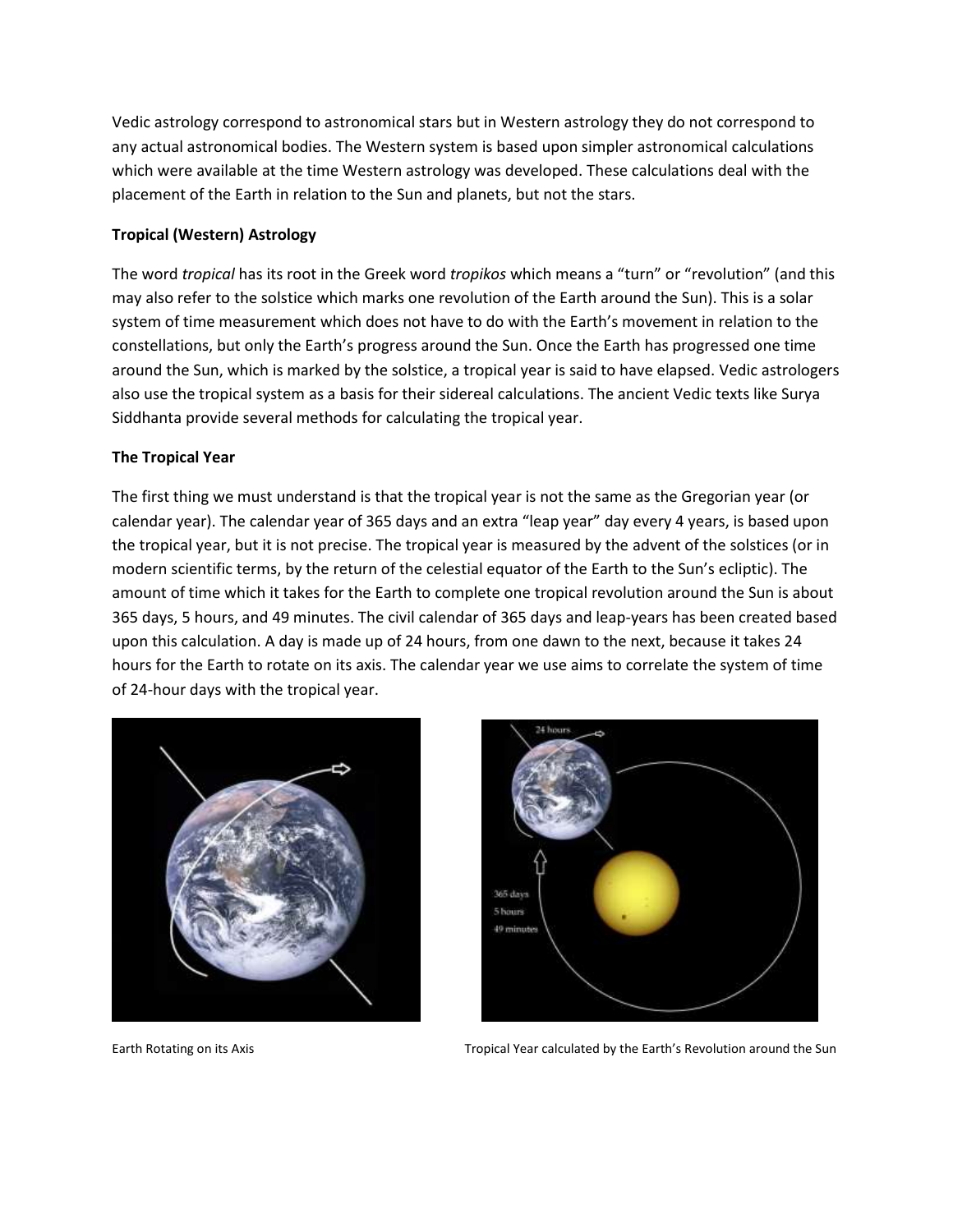## **Shifting of the Tropical Constellations**

## **(Precession of Equinoxes)**

In tropical time, the fixed constellations are gradually shifting. This is on account of a phenomenon called "precession of the equinoxes." To understand equinoctial precession it is important to understand why it occurs. As the Earth rotates on its axis, the orientation of the Earth's rotational axis very slowly changes. This is like the movement of a spinning top which spins and also wobbles. The rotation of the Earth's axis is called axial precession and it is the cause for equinoctial precession.

In the diagram, the red line through the Earth indicates the Earth's rotational axis, the white arrows indicate the rotation of the Earth around its axis, and the white circle indicates the rotation (wobbling) of the Earth's axis.



Axial Precession (see text)

The Earth completes one rotation on its axis every 24 hours. The Earth's axis requires about 26,000 years to complete one rotation. On account of the Earth's axial precession, each year at the time of equinox, the Earth will be aligned with different fixed stars. This is why the Earth's axial precession is also referred to as the precession of the equinoxes. Each year, the tropical system moves in relation to the fixed zodiac by 50.3 seconds, and in 72 years it moves by one degree. This is because the equinoxes move along the ecliptic (the apparent path of the Sun) in relation to the fixed stars. Tropical time is therefore not measured in relation to the position of the stars, but according to the orbit of the Earth around the Sun. The sidereal (Vedic) system accounts for the rotation of the Earth's axis and uses specific calculations to measure time by the Sun, returning to the first degree of Aries.

## **History of Tropical Astrology**

The tropical zodiac (referred to by Western astrologers as the classical zodiac) was introduced by Babylonian astrologers around the  $7<sup>th</sup>$  or 6<sup>th</sup> century BCE. At that time, there was no knowledge in the West of precession of the equinoxes. Classical Greek astrology (upon which Western astrological calculations are firmly based) derived its zodiac from the Babylonian tradition. In the second century BCE, the Greek astronomer Hipparchus discovered that the fixed stars seemed to be moving along the ecliptic at the time of equinox. Hipparchus estimated this precession to be about 1° per century (the measurement is actually closer to 1.4° per century). In the West, this calculation remained for 1000 years, until Islamic astronomers discovered a more precise value for the precession. This shows that though the Western astronomers had knowledge that the fixed stars were moving in relation to the equinoxes each year, they did not have the astronomical knowledge to rectify this.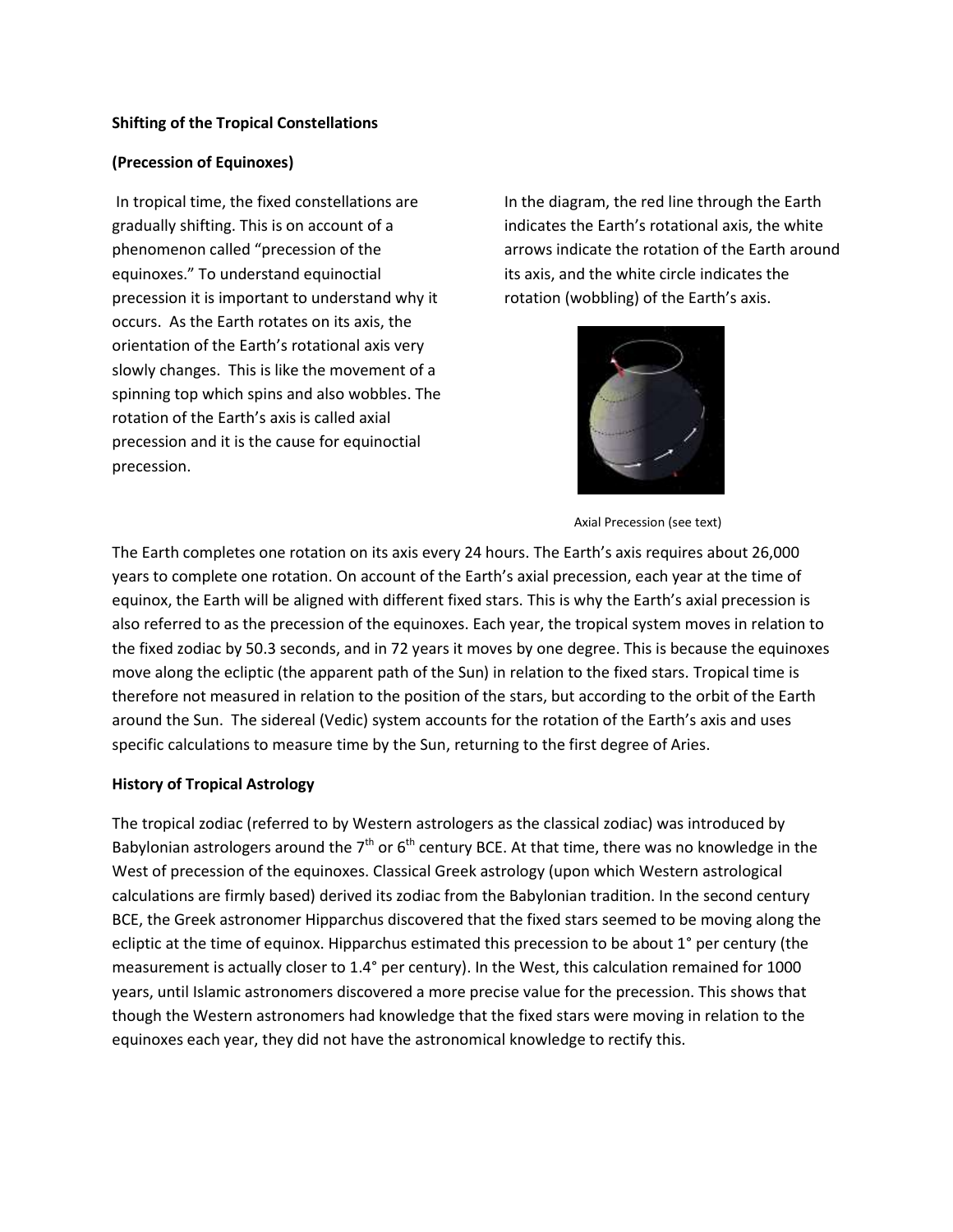Though the famous Greek astronomer and astrologer Ptolemy must have known about the precession of equinoxes (because he lived 250 years after Hipparchus), he opted to use the tropical system for his astrological calculations. Ptolemy was not ignorant that the fixed stars were moving in relation to the equinoxes of the tropical year, but he did not have the astronomical knowledge to correct this calculation. The contraction of the calculation of the calculation of the calculation of the calculation of the c



## **Sidereal Astrology**

The Vedic (sidereal) system of astronomy and astrology is more complex and precise than the simpler tropical model. The Vedic system not only accounts for the movement of the Earth in relation to the Sun but also in relation to the fixed stars of the zodiac. The sidereal system is also referred to as the "fixed star" system. It is based upon the observable and measurable phenomenon of the Sun moving in alignment with the first degree of the constellation of Aries. The sidereal zodiac is the visible, actual zodiac. This system is not based upon the orbit of the Earth around the Sun or the seasons on Earth as is the Western tropical system, but it is based upon the actual placement of the Sun and planets in relation to the fixed constellations. In recent times, modern astronomers have come to recognize that the Vedic, sidereal calculation for the placement of the Planets in Signs is extremely precise and accurate.

## **Sidereal Calculations**

The sidereal calculation for planetary placement is based upon the tropical system (which is easier to calculate). From the tropical calculation, the sidereal calculations are made. The precession of equinoxes is corrected by an equation called ayanamsha. Ayanamsha is defined as "the angle by which the sidereal (ecliptical) longitude is less than the tropical longitude of a planet or celestial body." In simpler terms, this means the difference between a planet's tropical and sidereal placement along the zodiac. Though there are several major systems of ayanamsha each with slightly different values, all are within a degree or two (all around 23 or 24°). The most widely used system of ayanamsha is the Lahiri ayanamsha. Lahiri ayanamsha calculates the difference to be about 24 degree, 3 minutes, and 21 seconds as of April, 2014. The calculation continues to change as time goes on, because it accounts for a difference in two distinct rates of movement (the tropical and sidereal movement of planets). The different ayanamsha systems are considered accurate by modern Western astronomers and precise within about a degree.

## **The Difference between Sidereal and Tropical Time**

The tropical (Western) and sidereal (Vedic) zodiacs were in unison around 283 CE. Due to the precession of equinoxes, the tropical system has since moved away from the fixed stars by about 24°. This difference of movement will continue for the next 11,000 years before the tropical and sidereal zodiacs align once again. This means that the placement of planets will vary in Western and Vedic astrology up to 24°. The Sun for example moves into Aries on the  $21<sup>st</sup>$  of March according to Western astrologers and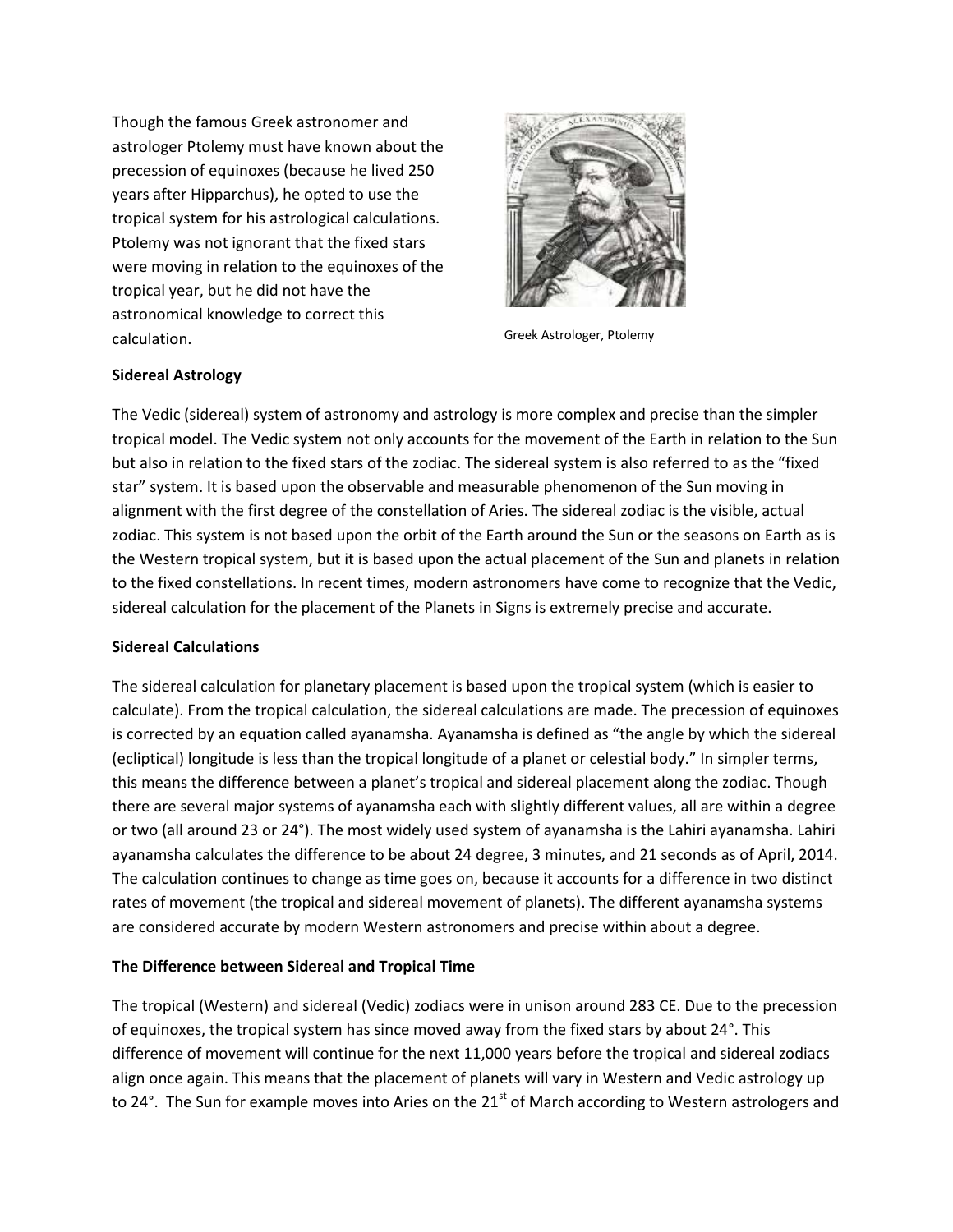on the 14<sup>th</sup> of April according to Vedic astrologers. That is 25 days difference, almost an entire month. For over half of all astrological charts, the Sun sign will change according to systems. The New Age concept of the Age of Aquarius also arises from knowledge of the precession of equinoxes and that at the time of the equinox, the alignment of the actual constellations is slowly shifting over time. It is said that every 2,150 years a different constellation will be on the horizon at the time of equinox. The Western charts are clearly shifting in relation to the astronomical phenomena. On the other hand, the Vedic charts are scientifically accurate and they account for the actual movement of planets into alignment with the astronomical constellations. This does not mean that the Western charts cannot provide useful information, only that they are calculated from incomplete astronomical data.



Two images of the signs of the Zodiac Depicted as a band around the Earth

## **What are the Signs?**

The Signs of the zodiac are different according to the tropical (Western) and sidereal (Vedic) astrologers. For the Vedic astrologers, the Signs or Rashis as they are called in Sanskrit are actual physical constellations. For the Western astrologers, the Signs are segmented portions of an imaginary band which rotates around the Sun and Earth. Though the Western Signs are named for the fixed constellations, they have no correspondence to any physical astronomical phenomenon. In both cases, the constellations can be viewed as a band of visible sky which can be seen from Earth. In each case this band of 360° is divided into twelve 30° portions known as Signs.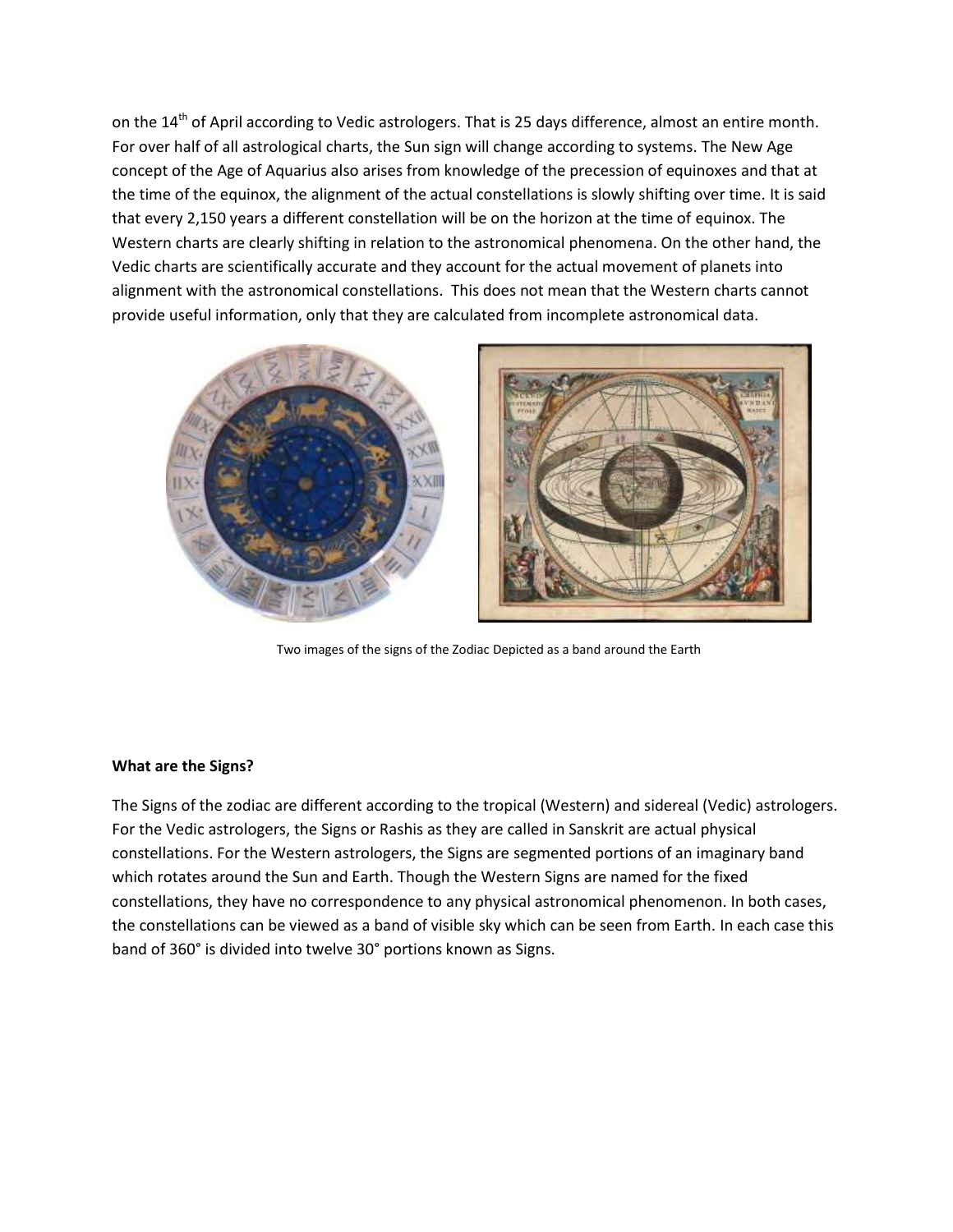#### **The Sidereal (Vedic) Zodiac**

In the case of Vedic astrology, the band of the visible zodiac corresponds to actual stars (constellations) which remain fixed in space in relation to the Earth and Sun. Though these constellations are not all precisely spaced in the sky into even 30° intervals, the 360° zodiac is divided in 12 equal portions of 30° each, in which the respective constellations occur.



Sidereal Zodiac consisting of actual constellations

### **The Tropical (Western) Zodiac**

In Western astrology, the zodiacal band does not relate to the fixed constellations because its measurement is determined by the Earth's movement around the Sun without relation to the fixed stars. The tropical zodiac is therefore a non-physical band of space which revolves around the Earth and moves against the backdrop of fixed constellations. The Western Signs are not astronomical phenomena, but arbitrary divisions of imaginary space.



 Tropical Zodiac consisting of a band rotating apart from the constellations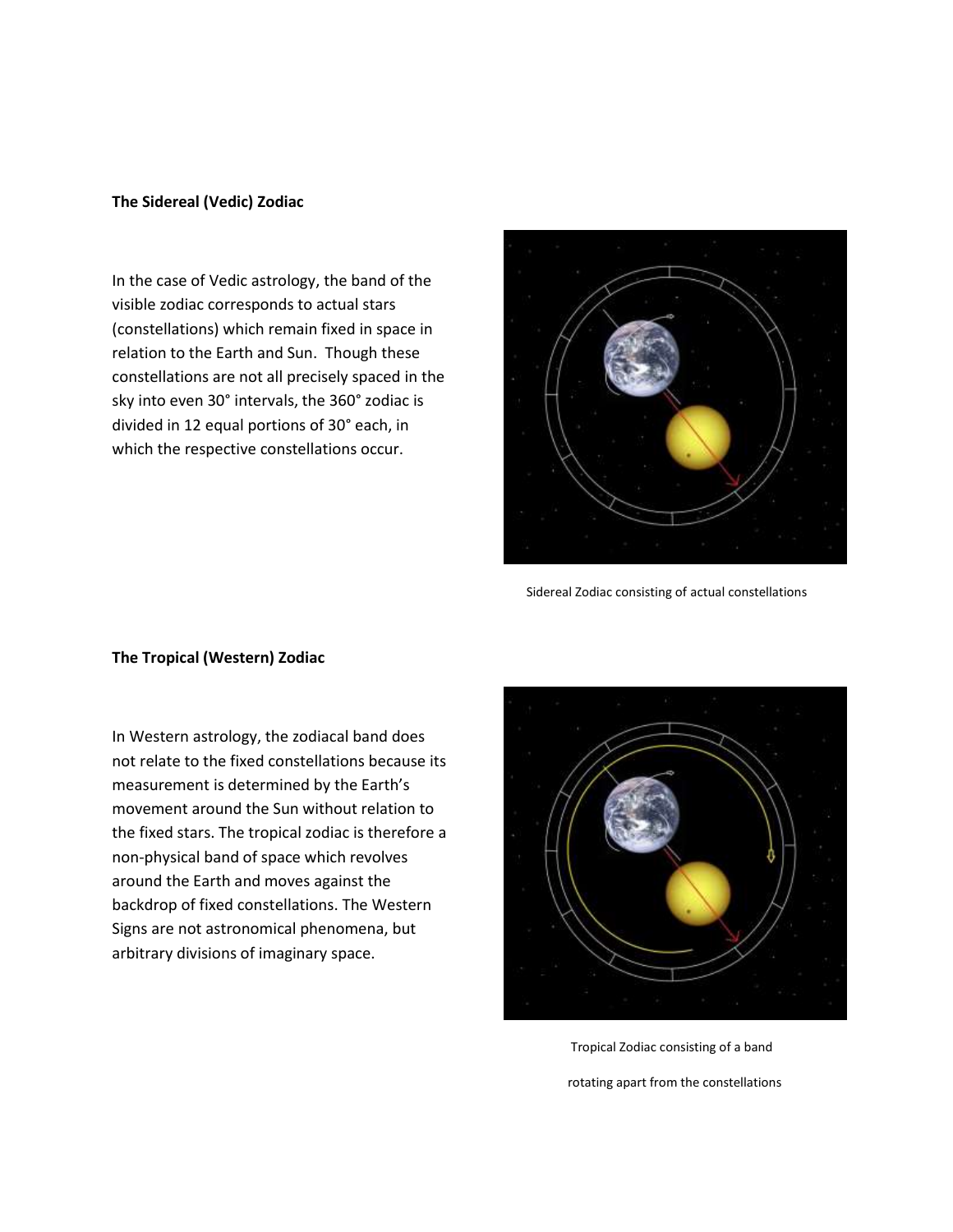#### **History of Vedic Astrology**

Vedic Astrology is an ancient system stemming from the Vedic religion of Ancient India. It is a spiritual system revealed by the ancient Sages in their meditations. It has been used for timing Vedic rituals conducted for world peace in accordance with complex astronomical phenomena. The ancient use for astrology was to time the Vedic rituals in accordance with astrological conditions which support the aim of the ritual.



Ancient Sanskrit Text on Astrology



Vedic Sage in Prayer

The earliest extant text on Vedic Astronomy, the Vedanga Jyotisha, dates to 1400-1200 BCE. There is much historical evidence that Vedic people have been using sidereal calculations for planetary movements since this time or earlier. The Surya Siddhanta which was written by the 3<sup>rd</sup> century BCE, provides detailed information about both sidereal calculations and the tropical calculations upon which they are based. The precision of these complex astronomical calculations were quite advanced in comparison to those of Western astronomers. The complex understanding of astronomy of the ancient Sages had not been matched by Western astronomers until the last 200 years.

#### **Vedic Astrology, Western Astrology, and the Future**

The wisdom of the ancient Vedic Sages had given birth to a timeless system of astrology which accounts for the shifting of Signs in relation to the equinoxes over time. This has allowed for Vedic astrology to be founded on unchanging principles. For the Vedic astrologer, the nature of the Planets and Signs is the same now as it was a thousand years ago. The Sun has a hot quality and the sign of Leo has a selfcentered and commanding nature. Saturn has a separative quality and the sign of Aquarius has a self